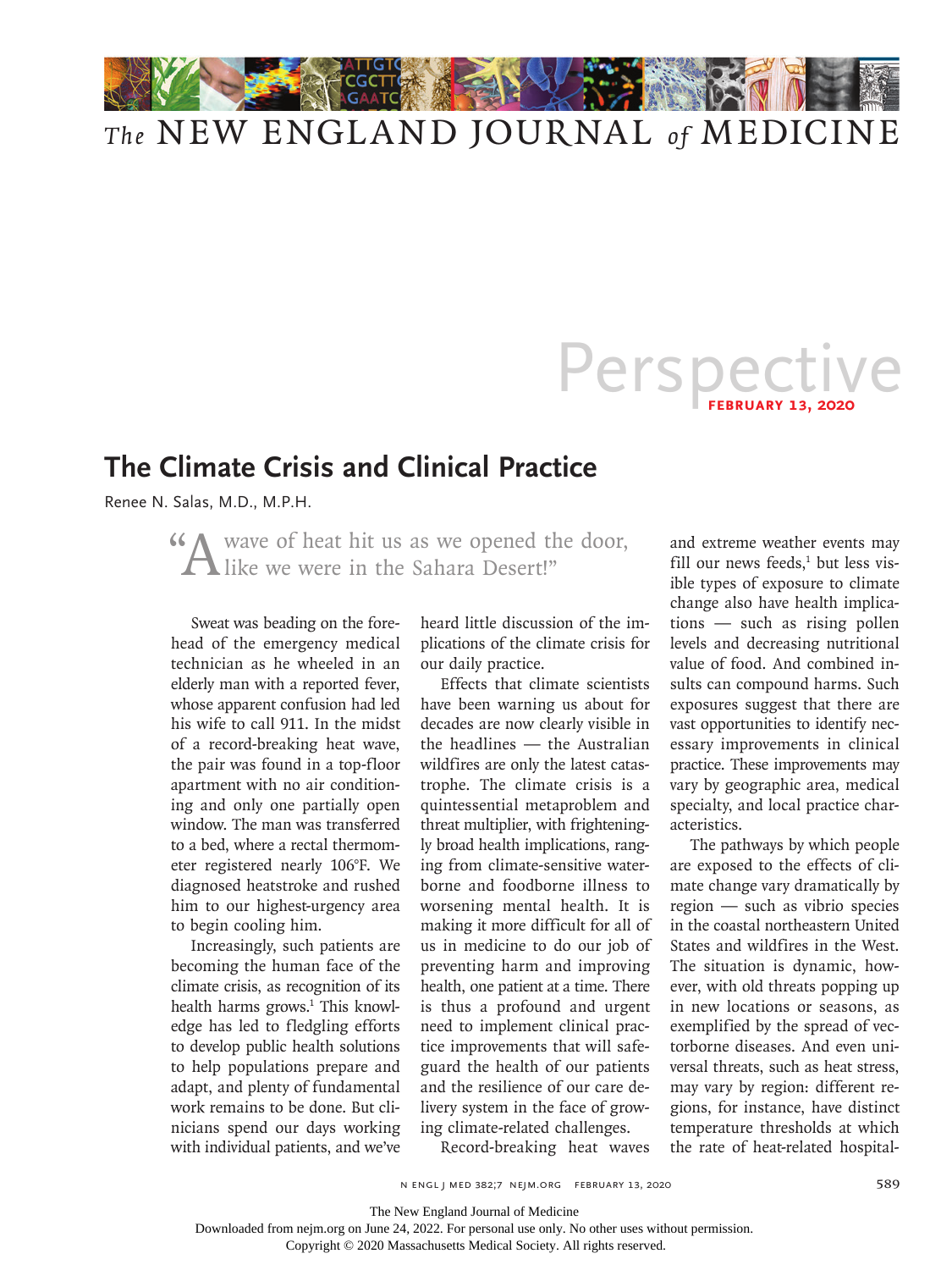| Suggested Clinical Practice Improvements for Heat Stress in Emergency Medicine.* |                                                                                                                                                                                                                                                                                                                                                                                                                                                                |
|----------------------------------------------------------------------------------|----------------------------------------------------------------------------------------------------------------------------------------------------------------------------------------------------------------------------------------------------------------------------------------------------------------------------------------------------------------------------------------------------------------------------------------------------------------|
| Domain                                                                           | <b>Possible Improvements</b>                                                                                                                                                                                                                                                                                                                                                                                                                                   |
| Emergency medical<br>services                                                    | Measurement of rectal temperature and initiation of cooling in the prehospital setting<br>Provision of patient education on avoiding heat-related illness for patients who choose not to be<br>transported to the hospital                                                                                                                                                                                                                                     |
| Triage protocols                                                                 | Daily alert to clinical teams regarding extreme heat capable of resulting in peak burden of heat-<br>related illness (e.g., approximately 86°F for the Northeast <sup>2</sup> )<br>Implementation of heatstroke pathway for quick identification and treatment (e.g., obtain heat<br>exposure and exertion history and rectal temperature for patients with fever)                                                                                             |
| Patient screening                                                                | Flagging in electronic medical record for patients with high-risk medical conditions (e.g., cardio-<br>vascular or renal disease) and heat-sensitive medications<br>Screening for access to cool home environment (e.g., air conditioning units and financial means<br>to operate them) or participation in high-risk occupation (e.g., outdoor work)                                                                                                          |
| Interventions                                                                    | Ensuring easy access to cooling equipment (e.g., immersion chambers, fans, and water-dispersion<br>devices) in the emergency department<br>Considering changes to high-risk medications (e.g., antihypertensives, SSRIs), weighing benefit<br>against theoretical risk                                                                                                                                                                                         |
| Patient education and<br>discharge                                               | Follow-up calls or home visits after discharge for patients at high risk for heat-related illness<br>Provision of heat-index education and direction of patients to real-time updates to inform behavior<br>Instruction on risk factors for heat-related illness and on care of heat-sensitive medication (e.g.,<br>albuterol)<br>Development of backup plan for cooling and electricity-dependent medical supplies at home or<br>work in case of power outage |
| Health care delivery                                                             | Implementation of team drills for clinicians and staff that simulate the limited-resource environ-<br>ment created by a backup generator or complete loss of power with generator failure<br>Analysis to identify future supply-chain vulnerabilities to proactively prepare treatment alternatives                                                                                                                                                            |

\* Improvements will vary according to the climate-change exposure pathway and by geographic area, medical specialty or health discipline, and local practice characteristics. SSRI denotes selective serotonin-reuptake inhibitor.

izations peaks.<sup>2</sup> Historically hot Arizona hits a hospitalization spike beginning around 101°F, whereas cooler Oregon starts seeing a spike at 81°F — well below temperatures that trigger heat alerts.<sup>2</sup>

Though the implications for certain specialties — and other health disciplines, such as social work — are clearer than others, every specialty will see practice consequences. Even radiation oncologists may see more patients die if treatment is disrupted by climate-sensitive hurricanes.3 Improving clinical practice requires consideration of factors such as local patient demographics, social determinants of health, and health care infrastructure.

All climate pathways have implications for the practice of emergency medicine and thus need to be considered when we're identifying improvements. My encounter with the elderly man with heatstroke prompted me to think through one set of possible systemic and patient-level improvements — just one example of such a step, focused on heat stress and key care delivery disruptions in the Northeast (see table).

These suggested practice and care delivery improvements highlight certain fundamental principles for emergency medicine, such as serving as a health safety net for vulnerable people who are disproportionately harmed by the climate crisis. Screening for access to cool environments or high-risk occupations should occur in the primary care physician's office. But emergency departments play an important role during periods of extreme heat: by the time patients see their primary care provider, if they have one, the harm may already have been done.

In the case of heat stress, clinicians also need to determine whether patients are taking medications that may affect the risk of, or may be affected by, heatrelated illness. Certain medications, such as diuretics and selective serotonin-reuptake inhibitors, can put patients at higher risk for heat-related illness, though data are relatively sparse.<sup>1</sup> In addition, medications (including lifesaving medications) frequently have optimal storage temperatures for maximal efficacy. Albuterol inhalers have been shown to have decreased efficacy when exposed to temperatures of 140°F — a temperature that may be reached inside a car during periods of extreme heat.<sup>4</sup> The data on epinephrine also give cause for concern for degradation in extreme heat. There are thus critical research and education gaps to be filled.

The New England Journal of Medicine

Copyright © 2020 Massachusetts Medical Society. All rights reserved.

Downloaded from nejm.org on June 24, 2022. For personal use only. No other uses without permission.